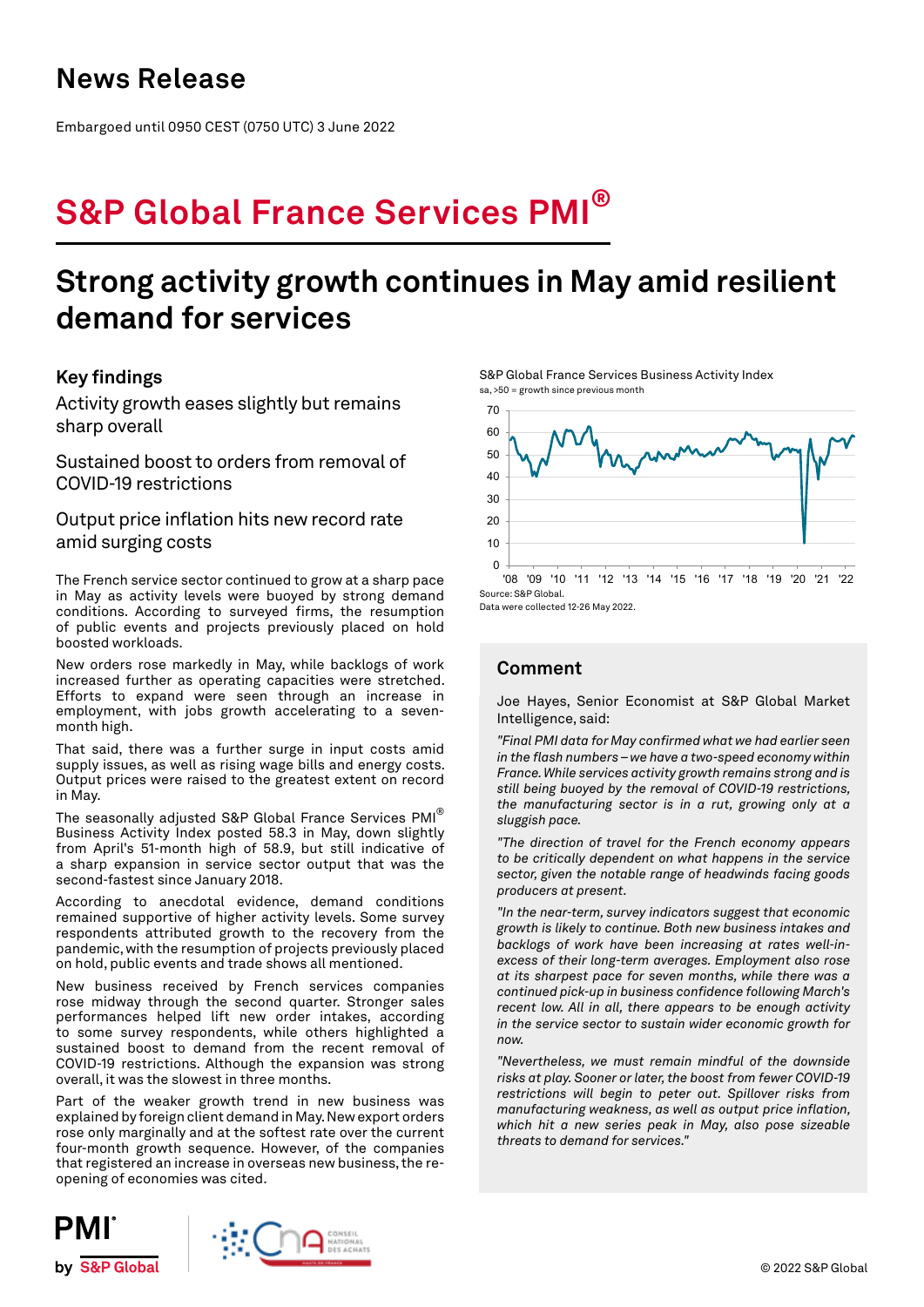There was evidence of growing capacity pressures across the French service sector in May as backlogs of work rose. The rate of accumulation in outstanding business was strong and well above its long-run average, but it slowed to a sevenmonth low.

In a bid to not only clear unfinished workloads, but also to accommodate for greater intakes of new business, French services firms hired extra staff in May. The rate of job creation was sharp overall and the fastest since October last year. Trainees were reportedly recruited, as well as staff on fixed-term contracts.

Stronger employment growth also coincided with an improved outlook among French service providers in May. Overall, firms were optimistic of an increase in activity over the next 12 months, with the degree of positivity strengthening to a three-month high.

Meanwhile, prices data pointed to substantial inflationary pressures across the French service sector in May. Panel members reported soaring costs relating to raw materials, wages, energy and fuel. Input prices rose at the secondquickest pace on record, surpassed only by that registered in March.

Prices charged for the provision of services in France were subsequently increased, and to the sharpest extent in the series history, as firms sought to counter margin pressures.

**PMI Services Business Activity** Index

Services gross value added



**S&P Global France Composite PMI®**

## **Service sector drives growth in May as manufacturing malaise persists**

The S&P Global France Composite PMI Output Index\* fell narrowly in May to 57.0, from April's 51-month high of 57.6. Nevertheless, the latest reading was consistent with strong growth in private sector business activity across France midway through the second quarter.

That said, further evidence emerged of a two-speed economy as the latest expansion was primarily driven by services activity. Manufacturing output continued to rise, but the expansion was weak overall and lagged behind that seen across services by a considerable margin.

A similar pattern was seen in new orders data as demand for manufactured goods rose only marginally in May. By comparison, new business at services companies rose strongly, albeit at a weaker pace. Overall new order growth slowed to a four-month low.

However, composite employment growth quickened to a fourand-a-half-year high, while the rate of backlog accumulation slowed. Meanwhile, a near-record surge in input costs was accompanied by a new survey peak in output price inflation.



\*Composite PMI indices are weighted averages of comparable manufacturing and services PMI indices. Weights reflect the relative size of the manufacturing and service sectors according to official GDP data.